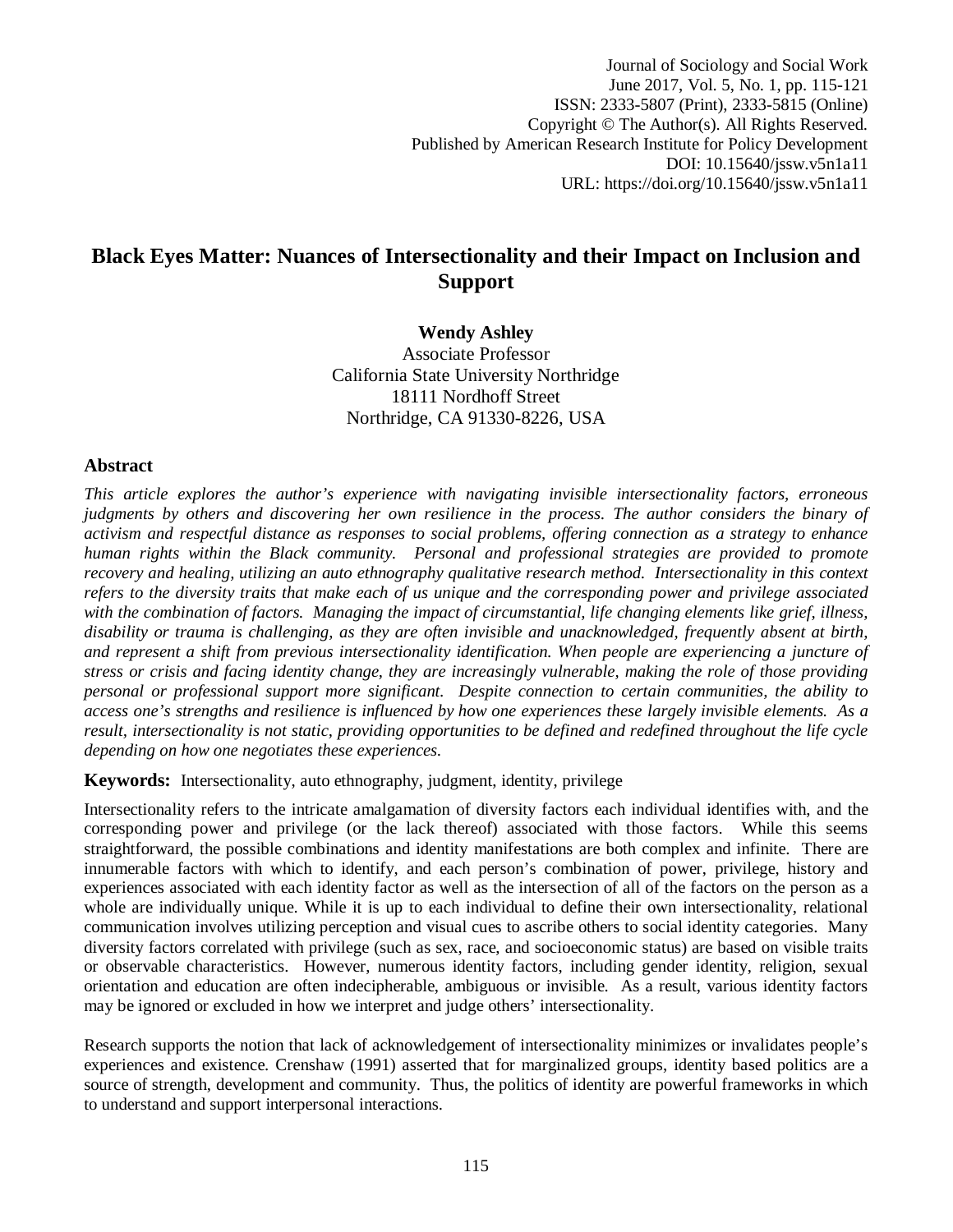This article is about my experience as a Licensed Clinical Social Worker, Clinical Psychologist, and Assistant Professor at a university. I am also a marginalized African American woman who maintained a four month black eye as a consequence of intensive brain surgery. During my recovery process, I watched people look at my face, settle on my black eye and look at my husband. Then they would look at me, faces scowling, confused, pensive or concerned; their responses were saturated with emotional reactivity and judgment. Because I had this black eye for four months following my surgery, I had an opportunity to observe and analyze the exchanges that occurred between strangers, friends, colleagues and myself. What I wondered through and following this process was: *Does my black eye matter? Or is it simply a confirmation of who others think I am based on my more distinguishable identity factors*?

The core of this self-reflective narrative is my subjective experience, which is reflective of the larger social, cultural and political world around me. Ellis (2004) describes auto ethnography as "a form of ethnography (p. 31)" that includes portions of the autobiographical self and elements of the larger culture, with a result greater than the individual parts. Marechal (2010) defines auto ethnography as "a method of research that involves selfobservation and reflexive investigation in the context of ethnographic field work and writing (p. 43)." This account analyzes reflexivity as it relates to intersectionality, stereotypes and interpersonal interaction within the Black community. It is my objective to confront and explore the binary oppositions between the content contained within my story and additional disparities between researcher and researched, process and product, personal and political and objectivity and subjectivity with a larger goal of enhancing emerging theoretical discourse (Ellingston & Ellis, 2008, p. 450-459).

## *My story*

Intersectionality is a core component of my research, practice and teaching. As a Black, bi-racial female, tattoo wearing, youthful looking person, I have spent the majority of my life struggling to learn how to personally and professionally navigate the world. As the child of an interracial marriage, I am very familiar with judgmental looks. Growing up, I would see people look at me, then at my White mother and back at me. The looks would consistently have a quality of judgment, and were sometimes followed by questions like "Is she adopted?" or "Who's her mother?" My mother, enjoying a different level of privilege than myself, never experienced these looks or questions as invasive or judgmental. However, I recall them very clearly and compared them with the looks people gave when I was with my Black father, which required no correlated questions about my identity and carried minimal judgment.

Despite my current professional dossier including published articles, conference presentations, courses taught and speaking engagements in which I explore contemporary, relevant clinical issues utilizing an intersectionality lens, I am assiduously working to assure my students, colleagues, and the university that I am competent as an academic and educator. The demographics and culture of academia is distinctly white, heterosexual and middle to upper middle class; those differing from that norm often find themselves "presumed incompetent (p.3)" by students, peers and supervisors (Harris & Gonzalez, 2012). No one directly approaches me and asks if I am capable or proficient, but microaggressions and microinvalidations abound. Harris and Gonzalez (2012) describe these experiences as belittling, at times openly racist, and questioning of qualifications, activities and research. African American women scholars experience a double bind through the combination of being a woman and a woman of color (Stanley, 2006) and double marginalization through the lived experiences of academic culture (Harris & Gonzalez, 2012). However, since I was a Black, female, tattoo wearing, youthful looking human being prior to working in academia, I have learned to balance oppression in both my personal and professional lives with some degree of grace and skill.

This year, my life turned upside down and as a result, all my methods of managing stress were challenged. After some vision limitations and a relatively poor optometry appointment over the summer, I was sent to a neural ophthalmologist and later to obtain an MRI. Almost as fast as lightning it was discovered that I had a tennis ball sized, skull based brain tumor. The recommendation was immediate surgery and subsequent radiation to treat the tumor. Because time was limited, everything moved rapidly. I informed my boss and my colleagues and cancelled virtually everything in my life. I was pleasantly surprised and humbled to see so many family, students, friends and colleagues stepping forward to be supportive. They formed a healing community around me and my journey. Waking up following brain surgery, I had no idea how I looked.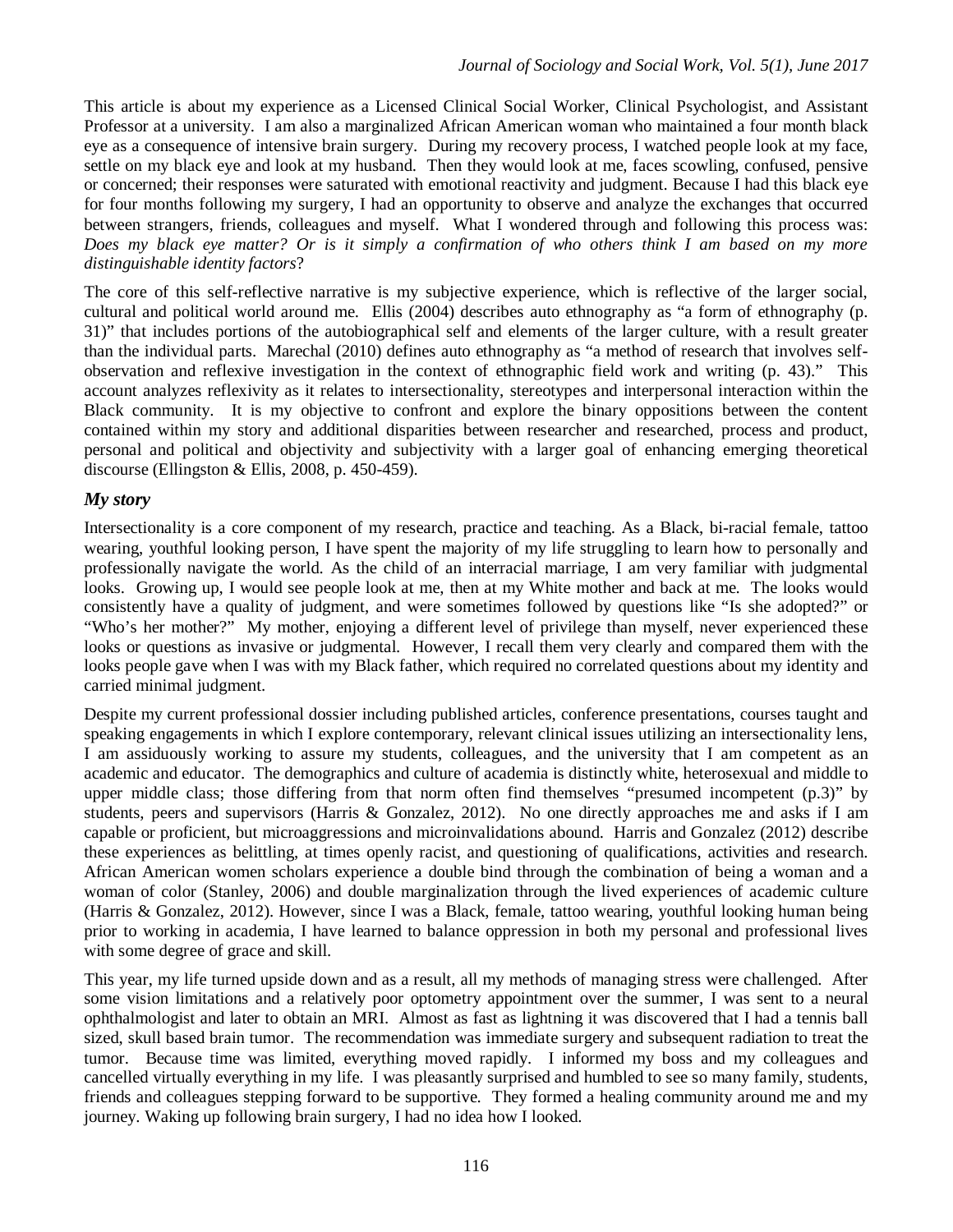#### *Black Eyes Matter: Nuances of Intersectionality and their Impact on Inclusion and Support*

I anticipated that I may be a bit of a fright, so prior to the surgery, I asked my husband to take photos of me every day so that I would later have a visual external memory to match my internal experience. I didn't look in a mirror until a few days later, while in the hospital. The two things that stood out to me were the HUGE scar running from my scalp in the middle of my forehead to my left sideburn -with gigantic metal staples throughout and the big, black shiner encompassing my left eye. Frankly, it was both shocking and terrifying. I looked like me, but me after a major brawl…which I suppose is an accurate depiction. At the time, I was thrilled to remember my own identity and recognize my loved ones visiting me in the hospital; I was less concerned with how I looked to the rest of the world.

After being released from the hospital, I stayed home, relatively bedridden for a few weeks. When I was able to leave the house, my husband took me to Target, a daily outing that would be the highlight of many days. I was out and about, feeling "normal," despite being exhausted for the remainder of the day afterward. Because my scar was so tender and I was cautious about protecting the staples, I wore a hat whenever I left the house to abate questions and allow myself some anonymity. Despite these efforts, I was keenly aware of 'the look,' which took a few consistent forms. With strangers, the look was one in which people would take in my black eye, scan me from head to toe, look at my husband and end with what appeared to be an involuntary look of disgust or discomfort. There seemed to be a consistent pattern; the initiator scanned me from head to toe, looked at me and focused on my eye, looked away, looked again, looked away and looked again.

In trying to make sense of these exchanges, I have come to the conclusion that several factors transpired in a perfect storm to construct the dynamics that provoked what I perceived to be judgment, emotional reactivity and discomfort. Inaccurate assumptions of domestic violence, a culture of disconnection and a binary of "appropriate reactions" to social problems appear to be contributing influences. Deficits in intersectionality research regarding the impact of invisible developmental identity factors and the mental health community's risk assessment methods add complexity to the discourse. As further discussed herein, connection is a viable strategy to address these challenges, promoting intrapsychic healing, positive professional and personal interactions and a collective sense of community.

### *Faulty domestic violence assumptions*

I believe the people around me who were unfamiliar with my medical journey incorrectly perceived my black eye as a consequence of domestic violence. With good reason, domestic violence is a pervasive problem, impacting one in four wives and three to four million American women annually (Gillum, 2002). Black women in particular experience alarming rates of violence, with one quarter of Black women reporting physical violence (West, 2002). Further, homicide by intimate partner violence is the leading cause of death for African American women between ages 15 and 24 (West, 2002). Despite distinct evidence of domestic violence as a social problem, intimate partner violence carries its own set of inherent interpersonal judgments. Some common beliefs include the notion that women's behavior contributes to their experience of violence, some women want to be abused, and women can easily leave abusive relationships (Black, Weisz & Bennett, 2010; Worden & Carlson, 2005). Crenshaw (1991) defined intersectionality as a useful framework with which to mediate the tensions between assertions of multiple identities and the ongoing necessity of group politics.

Critical to intersectionality discourse is both consideration of stereotypes regarding women who experience domestic violence as well as stereotypes specific to Black women and domestic violence. Stereotypic images of Black women as matriarchs, hostile, or seductive influence how information is encoded and interpreted regarding these women, subsequently impacting power dynamics (West, 1995), perceptions, and interpersonal interactions with them (Gillum, 2002). Thus, the perception of domestic abuse has the potential to contain gender and race specific nuances, adding complexity to how survivors are viewed by others and the type of resources and support they receive.

My identification as both Black and female aligns me with multiple marginalized groups associated with increased domestic violence risk factors, making the inaccurate assumptions understandable. However, comprehending the intense negative reactions from others is perplexing. It was both difficult and painful to see others look away from my injury and my supportive spouse with what appeared to be disgust. The gender and culture based stereotypes associated with domestic violence place Black women in positions of responsibility or power regarding how they contribute to, experience or maintain abusive relationships.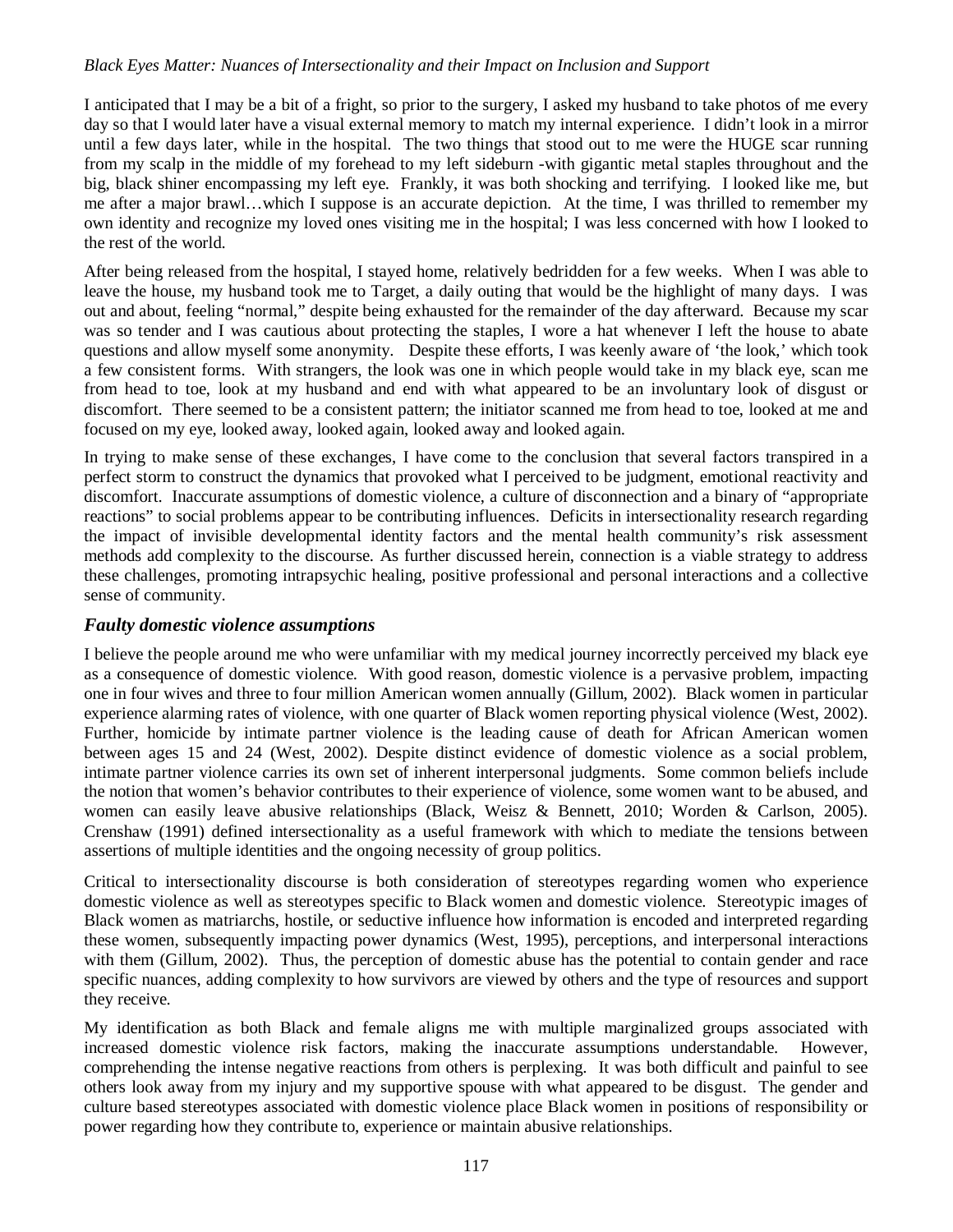I began to wonder what stereotypical images others were seeing superimposed over my black eye: An angry woman who solicited violence due to her hostile behavior, a seductive temptress who liked or enjoyed violent interactions, a stoic matriarch preferring to stay with an abusive partner or a host of other possible configurations. The only way to clarify their position would have been through contact, which did not occur. As an unfortunate result, I was left observing the exchanges and managing my own narrative regarding their origin. For Black women, differentiating between stereotypes and lived individual experiences requires a nuanced intersectionality lens *and* human connection to facilitate inclusive interpersonal interactions.

### *Developmental intersectionality*

Many of the theories that define intersectionality describe identity factors, power and privilege as elements that are connected to unearned, unchosen parts of the self. With universally destabilizing experiences like grief, trauma, disability and illness, our sense of who we are and our corresponding power and privilege is altered. Despite connection to certain communities based on assertion or observable characteristics, the ability to access one's strengths and resilience is influenced by how one experiences these largely invisible elements. Life experiences provide ongoing opportunities to clarify perspective and determine how to integrate life altering bouts with grief, trauma, disability or illness into the sense of self. Thus, intersectionality is defined and redefined throughout the life cycle, fundamentally influenced by how these experiences are navigated. While most of us are conceptually aware that we have the capacity to choose or change many parts of our identity, there is an absence of literature describing intersectionality as an ongoing, developmental process. Assumptions, lack of validation and judgment can have a substantial impact on this journey. When people are experiencing a juncture of stress or crisis and facing potential identity reform, they are increasingly vulnerable, making the role or positionality of those providing support more significant.

Positionality is critical to intersectionality theory and praxis. Black women in academia are frequently involved in interpersonal exchanges with those who maintain significantly more privilege, placing them in a subordinate position and increasing their awareness of indicators of difference. When there is an inherent privilege and power differential, the message is that different is both inferior and unsuitable, reinforcing the original power and privilege dynamics. While often unintentional, the most painful micro aggressions occur between those with power and those who are disempowered (Sue, et al, 2009). But what is the psychological impact of these exchanges, especially when the recipient is in a vulnerable state? When you add a life altering personal experience such as grief, trauma, illness or disability, the person attempting to respond to the judgment may be unprepared to manage external opinions with their internal experience and may struggle significantly. This is essential during times when change, recovery, obtaining support and connection are vital to healing.

Positionality is significant to my personal experience. Because I am someone with a history of multiple marginalized identities, I am familiar with being subordinated, scrutinized and discredited. Preparation, planning and personal branding have been solid tools to developing an image of competence. However, after my surgery (a combined source of illness, trauma, disability and grief), I was unprepared to manage the reactions of others while simultaneously navigating my own journey and confronting who I was to become afterward. An example of my struggle with microaggressions while vulnerable occurred when I returned to work following my recovery. I informed my supervisor and colleagues of the potential short term repercussions of my surgery, which included slower responses and cognitive confusion. I also informed them of the permanent repercussions, including visual impairments and decreased stress tolerance. Because I was going up for tenure a few months after I returned to work, I was conscious of the political bargaining that occurs during the tenure process, often placing me in an agreeable but silent position with authority figures. Thus, when my Department Chair asked me to teach a class offered in the fall, I knew the appropriate answer was "of course." Except I couldn't teach the class, as it was offered in the evening and driving in the evening is extremely challenging for me. When I reminded her that I couldn't take a class in the evening because of my visual impairments, she said "Shouldn't you be fine by the fall?" Saying no and acknowledging an invisible impairment as a Black Assistant Professor to my White Chair (and full Professor) in the context of going up for tenure was a significant source of discomfort and shame for me. Having to remind someone with infinitely more power and privilege that yes, I was *even more* impaired than I look was painful, especially as I was still in the midst of healing.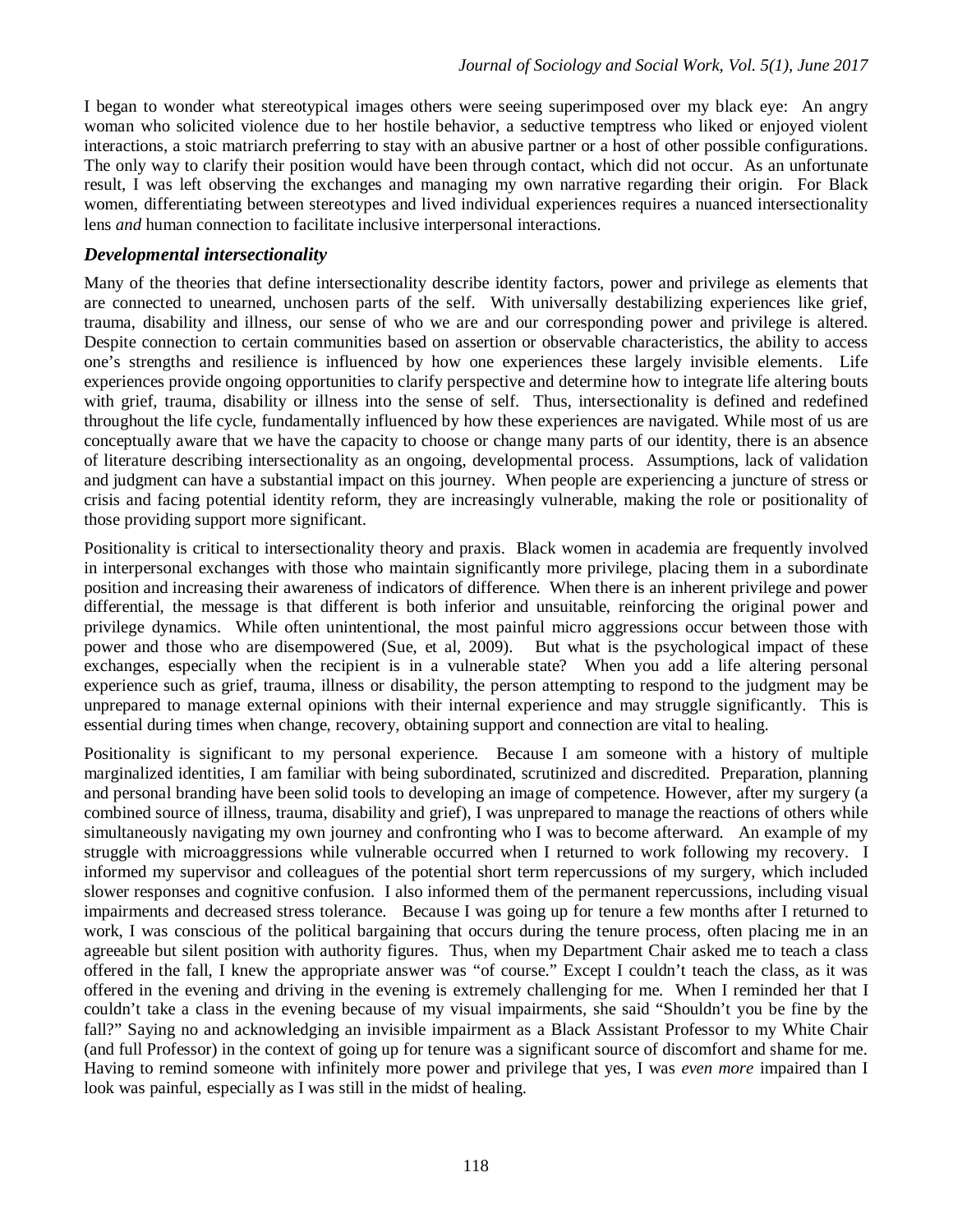## *A culture of disconnection*

It is frightening that we live in a culture in which photos or videos are created in a nanosecond to be documented on social media, while people physically and interpersonally remain unable to offer interpersonal support, comfort or warmth. Whether one is a friend, a colleague or a stranger in a store, we frequently notice other people's struggles but our willingness to intervene varies. There are many theories about why we often fail to connect with others who appear in distress, appearing indifferent or apathetic. People of color, in particular, fall victim to the phenomenon of "staying out of other people's business."Crenshaw (1991) noted that there is a more generalized community ethic against public intervention, describing it as a product of desire to create a safe haven free from the indignities of a racist society and "the diverse assaults on the public lives of racially subordinated people (p. 1257)." This dynamic, denoted as conventional wisdom or common knowledge maintains minimal representation in research.

For many people of color, the positions for response to political and social concerns are often polarized. The continuum consists of activism, often associated with service, revolution, and violence (Jobin-Leeds, 2016; Pope & Flanigan, 2013), or respectful distance, often regarded as silence, apathy or indifference. Research indicates that the emotional response initiated by the person or situation in need largely impacts the response of the other person. Empathy and personal distress are emotional responses that have been found to foster or inhibit helping behaviors (Paciello, Fida, Cerniglia, Tramontano & Cole, 2013). Empathy, defined as a feeling of sympathetic concern, is associated with low levels of physiological arousal, resulting in a positive emotional response to the perception of others in need (Paciello, et al, 2013). Conversely, personal distress is experienced as a feeling of internal anguish and associated with high levels of arousal, resulting in a negative emotional response to others with concern regarding the cost to self (Paciello, et al, 2013). Thus, how we internally experience the circumstances or presentations of others has a significant impact on our willingness for – or disinterest in connection. Over-identifying with someone's experience can produce high levels of internal anguish and are potentially as much as a barrier to connection as not identifying at all (Brown, 2007). It is impossible to ascertain how my black eye impacted the strangers, friends and others I interacted with during my recovery from surgery. It is possible that congruent with Paciello, et al's (2013) research, people reacted to my black eye with personal distress rather than empathy.

The incorrect interpretation of my eye as a symptom of domestic violence may have contributed to others' anguish, high arousal and negative response pattern; however, this indicates a need for additional domestic violence research to address lowered empathy as a barrier to service delivery and effective intervention. As a consumer in this experience, the lack of empathy (whether real or a product of my own experience) was palpable. What I needed and did not receive in response to "the look" was the experience of being heard, validated and understood.

### **Discussion and recommendations**

#### *Connection as a resolution strategy*

Additional possibilities for interaction or intervention with those we perceive as struggling must be identified; we cannot remain attached to the polarized options of revolution and apathy. However, managing intersectional an experience with individuals within marginalized populations does not mean attempts to organize as communities of color are futile or unnecessary. Rather, reconceptualizing intersectional identities and politics may promote the need to develop additional strategies for transformational activism that include connection. Connection is a viable option to solicit and support the stories and experiences of those who are subordinated, underpowered and voiceless. Brene Brown (2015) describes the critical nature of vulnerability and connection, noting "We are physically, emotionally, socially, spiritually hard-wired for connection. And in the absence of connection, there is always suffering (p. 32)."

Connection is also vital to empowerment in that it allows people to be seen and heard. Shame is often a corollary of oppression, marginalization and micro aggressions. Because shame is isolating, judgmental and painful, experiencing shame often throws people into crisis mode, bypassing advanced, rational thinking and processing (Brown, 2007). Brown (2007) describes empathy as the strongest antidote for shame, and defines it as the ability to be genuinely present and engaged with someone as they tell their story.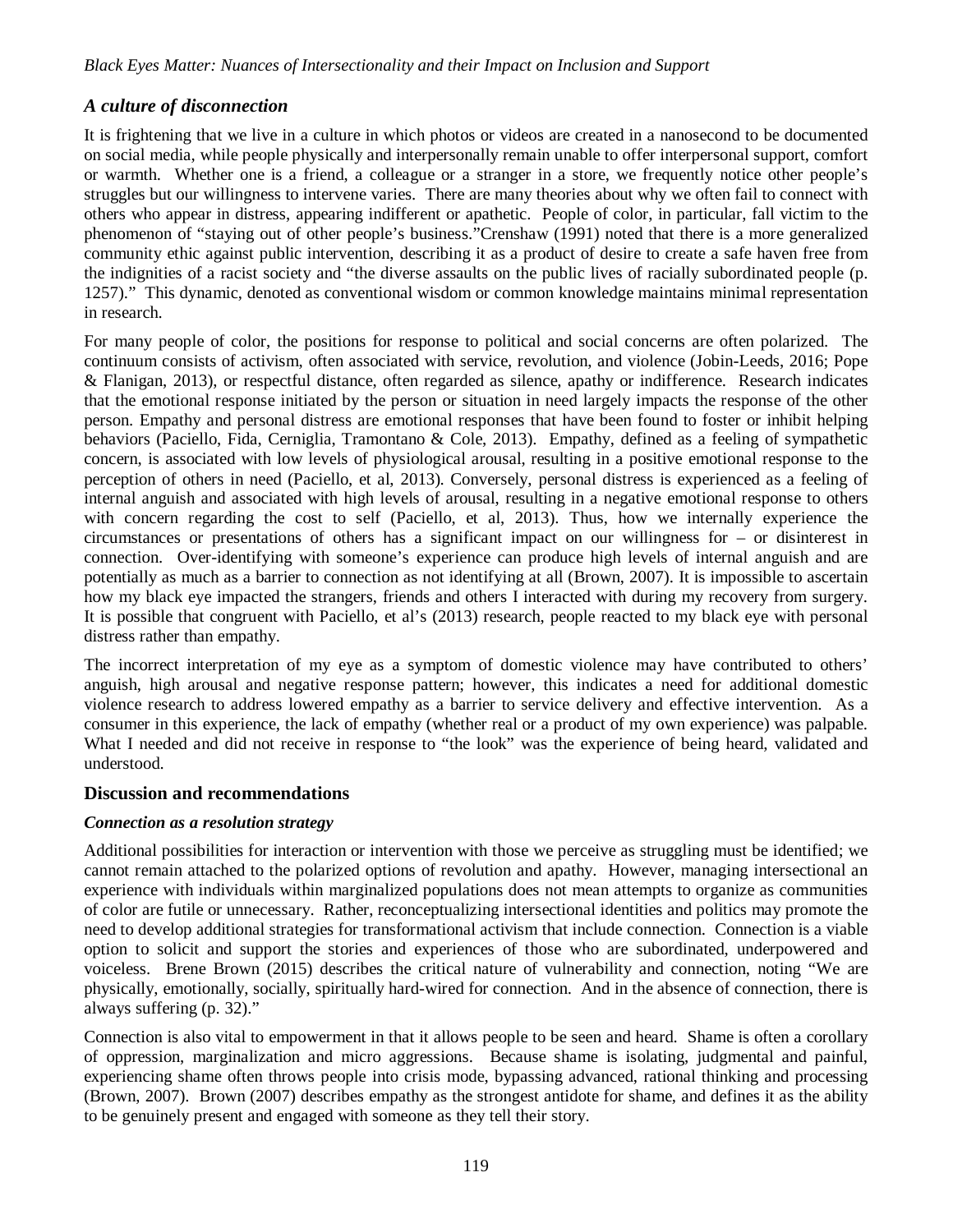When responders are able to manage their own internal experience and feel empathy, they are able to validate the experiences of the other, promoting resilience, strength and empowerment. As a result, connection can be comforting, nurturing and healing.

### *Additional research needs*

While the literature contains a plethora of information regarding the differences between and impact of visible and invisible identity factors, there is a dearth of research regarding the impact of circumstantial, life changing elements like grief, illness, disability or trauma that directly influence intersectionality. These are universal, human experiences that occur throughout the life cycle and frequently represent a shift from previous intersectionality identification. Despite their invisibility, their existence may be critical in terms of selfidentification and identity, impacting how intrapsychic and interpersonal exchanges are navigated. Grief, trauma, illness and disability often damage areas of strength, impacting resilience in those who previously managed marginalization successfully. For many weakened by these experiences, they are increasingly vulnerable to healing or damaging interpersonal exchanges. While these experiences offer an opportunity for positive connection, damaging exchanges may be experienced as oppressive or subordinating. Experiences that maintain polarized positions of privilege or subordination have the potential to isolate or activate emotional responses that further polarize supportive, well intentioned folk, rather than increase mutual understanding (Sue & Constantine, 2007). Therefore, the end result of subordination is often isolation, the opposite of what family, friends and mental health professionals are attempting to nurture with those who are vulnerable.

## *Practitioner education and training*

I am both a social work educator and a practitioner. The implications of my experience in the field are noteworthy. Professionally, the role of critical thinking in a context of clinical awareness cannot be underrated. Clinicians implement critical thinking in relation to risk in both assessment and practice (Black, Weisz & Bennett, 2010), which is typically research or evidence informed. However, Taleff (2006) noted that practitioners frequently assess clients with limited information and fill in gaps with their own ideas, emotions and assumptions; this was consistent with my personal experience. Social workers, therapists and clinicians can easily access empirical research data to support erroneous theories or hypothesis regarding marginalized groups. Because women of color occupy positions of both physical and cultural marginalization within the dominant society, efforts to intervene with them must be targeted directly to their needs (Crenshaw, 1991). In effective practice, utilizing an intersectionality informed lens is essential in extricating personal biases, managing judgment and clarifying questions to avoid faulty assumptions. Assumptions regarding risk factors, sexual identity, cultural background or other diversity factors are often justified by research steeped in white privilege, patriarchal standards or heteronormative expectations. Similarly, micro aggressions, micro invalidations or micro assaults perpetuated by the "helpful" practitioner are critical errors that must be anticipated and addressed. Without thoughtful assessment or clarification, assumptions regarding intersectionality translate into judgment, putting those with marginalized, subordinate identities in a position to be labeled, further subordinating them. Practitioners and educators must emphasize how critical the fundamental clinical skills of engagement, assessment, clarification, validation and authentic interpersonal interaction are in mental health, treatment and recovery.

## *Conclusion*

Black eyes do matter, and not only within the limits of domestic violence discourse and praxis. In our human efforts to understand one another, we categorize based on observable characteristics and visible identity factors. Sadly, these socially constructed identity factors may be heavily influenced by stereotypes, micro aggressions, and erroneous assumptions, provoking unhelpful responses. Thus, utilizing an intersectionality lens to inform our engagement is crucial to interpersonal efficacy. This is particularly critical when many relevant factors are invisible or may develop through the life cycle. As a culture, we continue to develop effective strategies to address discrepancies in managing our responses to social problems and interpersonal distress. The status quo of revolutionary activism vs. respectful silence are polarized options limiting individual and community healing. Connection is a healing strategy to support transformational activism, promoting individual and collective empowerment by providing a platform for individuals to reveal and resolve the complexities of invisible identity factors that are critical to how persons view themselves and are seen by others.